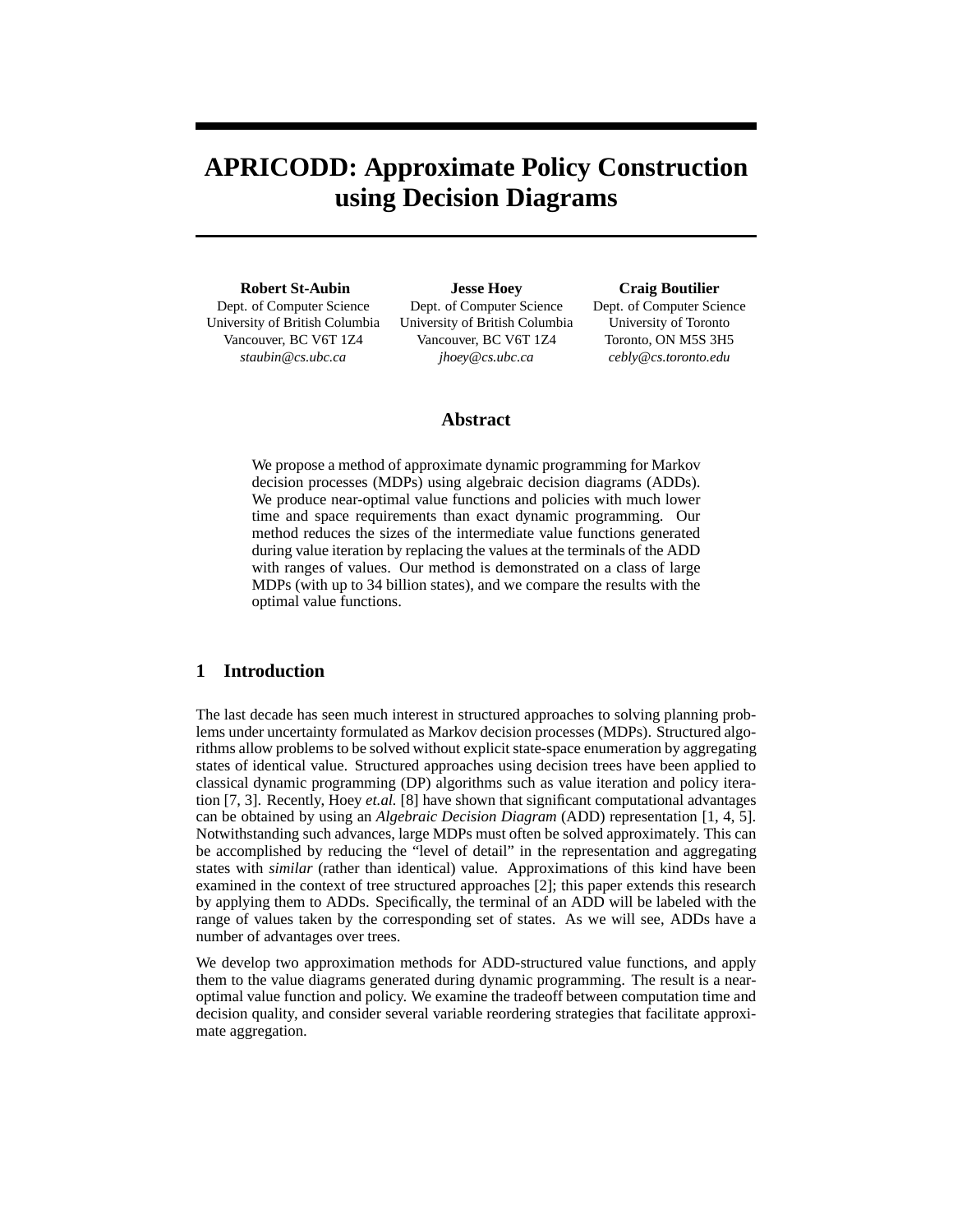### **2 Solving MDPs using Algebraic Decision Diagrams**

We assume a fully-observable MDP [10] with finite sets of states  $S$  and actions  $A$ , transition function  $Pr(s, a, t)$ , reward function R, and a discounted infinite-horizon optimality criterion with discount factor  $\beta$ . *Value iteration* can be used to compute an optimal stationary policy  $\pi : \mathcal{S} \to \mathcal{A}$  by constructing a series of *n*-stage-to-go value functions, where:

$$
V^{n+1}(s) = R(s) + \max_{a \in \mathcal{A}} \left\{ \beta \sum_{t \in \mathcal{S}} Pr(s, a, t) \cdot V^n(t) \right\} \tag{1}
$$

The sequence of value functions  $V^n$  produced by value iteration converges linearly to the optimal value function  $V^*$ . For some finite n, the actions that maximize Equation 1 form an optimal policy, and  $V^n$  approximates its value.

ADDs [1, 4, 5] are a compact, efficiently manipulable data structure for representing realvalued functions over boolean variables  $\mathcal{B}^n \to \mathcal{R}$ . They generalize a tree-structured representation by allowing nodes to have multiple parents, leading to the recombination of isomorphic subgraphs and hence to a possible reduction in the representation size. A more precise definition of the semantics of ADDs can be found in [9].

Recently, we applied ADDs to the solution of large MDPs [8], yielding significant space/time savings over related tree-structured approaches. We assume the state of an MDP is characterized by a set of variables  $\mathbf{X} = \{X_1, \dots, X_n\}$ . Values of variable  $X_i$  will be denoted in lowercase (e.g.,  $x_i$ ). We assume each  $X_i$  is boolean.<sup>1</sup> Actions are described using dynamic Bayesian networks (DBNs) [6, 3] with ADDs representing their conditional probability tables. Specifically, a DBN for action  $a$  requires two sets of variables, one set  $\mathbf{X} = \{X_1, \dots, X_n\}$  referring to the state of the system before action a has been executed, and  $X' = \{X'_1, \dots, X'_n\}$  denoting the state after a has been executed. Directed arcs from variables in  $X$  to variables in  $X'$  indicate direct causal influence. The conditional probability table (CPT) for each post-action variable  $X_i$  defines a conditional distribution  $P_{X_i}^{\alpha}$ over  $X_i'$ —i.e., a's effect on  $X_i$ —for each instantiation of its parents. This can be viewed as a function  $P_{\mathbf{x}'}^{\alpha}(X_1 \ldots X_n)$ , but where the function value (distribution) depends only on those  $X_i$  that are parents of  $X_i'$ . We represent this function using an ADD. Reward functions can also be represented using ADDs. Figure 1(a) shows a simple example of a single action represented as a DBN as well as a reward function.

We use the method of Hoey *et. al* [8] to perform value iteration using ADDs. We refer to that paper for full details on the algorithm, and present only a brief outline here. The ADD representation of the CPTs for each action,  $P_{\mathbf{x}'}^{\alpha}(\mathbf{X})$ , are referred to as *action diagrams*, as shown in Figure 1(b), where **X** represents the set of pre-action variables,  $\{X_1, \ldots, X_n\}$ . These action diagrams can be combined into a *complete action diagram* (Figure 1(c)):

$$
P^{a}(\mathbf{X}', \mathbf{X}) = \prod_{i=1}^{n} X'_{i} \cdot P^{a}_{X'_{i}}(\mathbf{X}) + \overline{X'_{i}} \cdot (1 - P^{a}_{X'_{i}}(\mathbf{X})).
$$
\n(2)

The *complete action diagram* represents all the effects of pre-action variables on postaction variables for a given action. The immediate reward function  $R(\mathbf{X}')$  is also represented as an ADD, as are the *n*-stage-to-go value functions  $V^n(\mathbf{X})$ . Given the *complete action diagrams* for each action, and the immediate reward function, value iteration can be performed by setting  $V^0 = R$ , and applying Eq. 1,

$$
V^{n+1}(\mathbf{X}) = R(\mathbf{X}) + \max_{a \in \mathcal{A}} \left\{ \beta \sum_{X'} P^a(\mathbf{X}', \mathbf{X}) \cdot V^n(\mathbf{X}') \right\},\tag{3}
$$

<sup>&</sup>lt;sup>1</sup> An extension to multi-valued variables would be straightforward.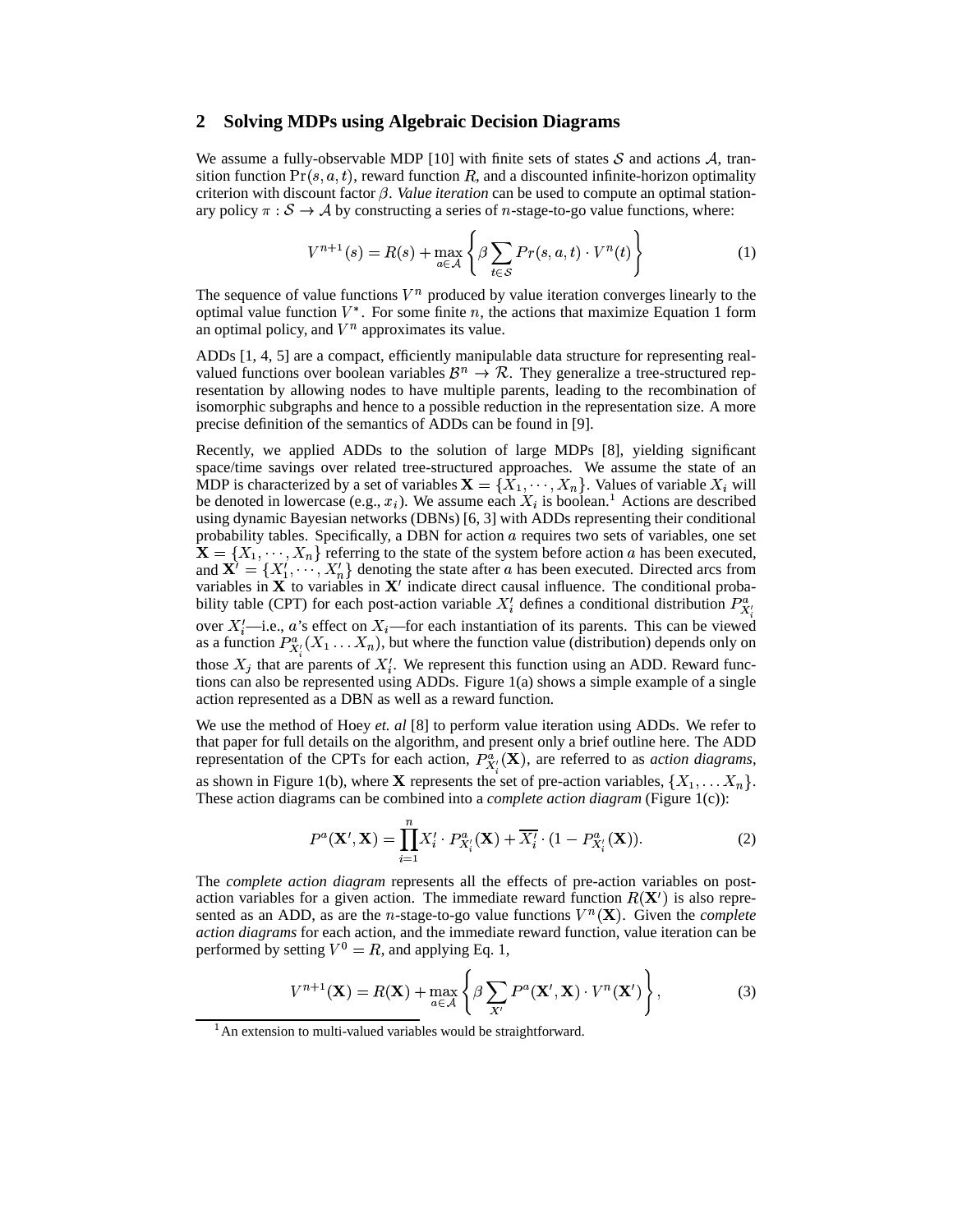

Figure 1: ADD representation of an MDP: (a) action network for a single action (top) and the immediate reward network (bottom) (b) Matrix and ADD representation of CPTs (action diagrams) (c) Complete action diagram.



Figure 2: Approximation of original value diagram (a) with errors of 0.1 (b) and 0.5 (c).

followed by swapping all unprimed variables with primed ones. All operations in Equation 3 are well defined in terms of ADDs [8, 12]. The value iteration loop is continued until some stopping criterion is met. Various optimizations are applied to make this calculation as efficient as possible in both space and time.

# **3 Approximating Value Functions**

While structured solution techniques offer many advantages, the exact solution of MDPs in this way can only work if there are "few" distinct values in a value function. Even if a DBN representation shows little dependence among variables from one stage to another, the influence of variables tends to "bleed" through a DBN over time, and many variables become relevant to predicting value. Thus, even using structured methods, we must often relax the optimality constraint and generate only approximate value functions, from which near-optimal policies will hopefully arise. It is generally the case that many of the values distinguished by DP are similar. Replacing such values with a single approximate values leads to size reduction, while not significantly affecting the precision of the value diagrams.

#### **3.1 Decision Diagrams and Approximation**

Consider the value diagram shown in Figure 2(a), which has eight distinct values as shown. The value of each state s is represented as a pair  $[l, u]$ , where the lower, l, and upper, u, bounds on the values are both represented. The *span* of a state, s, is given by  $span(s)=u-l$ . Point values are represented by setting  $u=l$ , and have zero *span*. Now suppose that the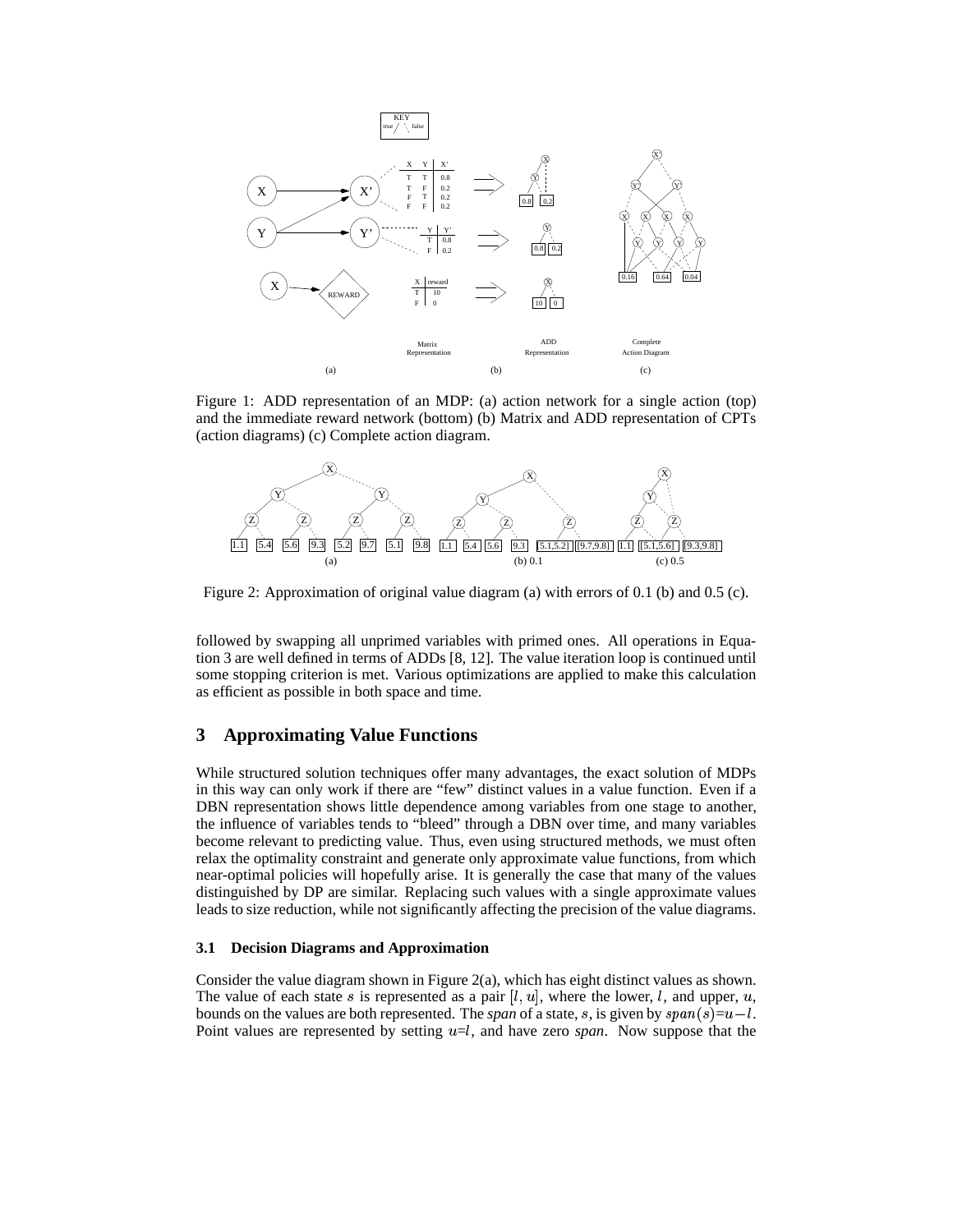diagram in Figure 2(a) exceeds resource limits, and a reduction in size is necessary to continue the value iteration process. If we choose to no longer distinguish values which are within 0.1 or 0.5 of each other, the diagrams in Figure 2(b) or (c) result, respectively. The states which had proximal values have been merged, where merging a set of states  $s_1, s_2, \ldots, s_n$  with values  $[l_1, u_1], \ldots, [l_n, u_n]$ , results in an aggregate state, t, with a *ranged* value  $[\min(l_1, \ldots, l_n), \max(u_1, \ldots, u_n)]$ . The midpoint of the range estimates the true value of the states with minimal error, namely,  $span(t)/2$ . The span of V is the maximum of all spans in the value diagram, and therefore the maximum error in  $V$  is simply  $span(V)/2$  [2]. The *combined span* of a set of states is the span of the pair that would result from merging them all. The *extent* of a value diagram V is the *combined span* of the portion of the state space which it represents. The span of the diagram in Figure 2(c) is 0.5, but its extent is 8.7.

ADD-structured value functions can be leveraged by approximation techniques because approximations can always be performed directly without pre-processing techniques such as variable reordering. Of course, variable reordering can still play an important computational role in ADD-structured methods, but are not needed for *discovering* approximations.

#### **3.2 Value Iteration with Approximate Value Functions**

Approximate value iteration simply means applying an approximation technique to the *nstage to go* value function generated at each iteration of Eq. 3. Available resources might dictate that ADDs be kept below some fixed size. In contrast, decision quality might require errors below some fixed value, referred to as the *pruning strength*,  $\delta$ . The remainder of this paper will focus on the latter, although we have examined the former as well [9].

Thus, the objective of a single approximation step is a reduction in the size of a ranged value ADD by replacing all leaves which have combined spans less than the specified error bound by a single leaf. Given a leaf  $[l, u]$  in V, the set of all leaves  $[l_i, u_i]$  such that the combined span of  $[l_i, u_i]$  with  $[l, u]$  is less than the specified error are merged. Repeating this process until no more merges are possible gives the desired result. We have also examined a quicker, but less exact, method for approximation, which exploits the fact that simply reducing the precision of the values at the leaves of an ADD merges the similar values. We defer explanations to the longer version of this paper [9].

The sequence of ranged value functions,  $V^n$ , converges after  $n'$  iterations to an approximate (non-ranged) value function,  $V$ , by taking the mid-points of each ranged terminal node in  $\tilde{V}^{n'}$ . The pruning strength,  $\delta$ , then gives the percentage difference between  $\tilde{V}$  and the optimal n'-stage-to-go value function  $V^{n'}$ . The value function  $\tilde{V}$  induces a policy,  $\tilde{\pi}$ , the value of which is  $V_{\tilde{\pi}}$ . In general, however,  $V_{\tilde{\pi}} \neq V$  [11] <sup>2</sup>.

#### **3.3 Variable Reordering**

As previously mentioned, variable reordering can have a significant effect on the size of an ADD, but finding the variable ordering which gives rise to the smallest ADD for a boolean function is co-NP-complete [4]. We examine three reordering methods. The first two are standard for reordering variables in BDDs: Rudell's sifting algorithm and random reordering [12]. The last reordering method we consider arises in the decision tree induction literature, and is related to the *information gain criterion*. Given a value diagram V with extent  $\delta$ , each variable x is considered in turn. The value diagram is restricted first with  $x = true$ , and the extent  $\delta_t$  and the number of leaves  $n_t$  are calculated for the restricted ADD. Similar values  $\delta_f$  and  $n_f$  are found for the  $x = false$  restriction. If we collapsed the entire ADD into a single node, assuming a uniform distribution over values in the resulting

<sup>&</sup>lt;sup>2</sup>In fact, the equality arises if and only if  $\tilde{V} = V^*$ , where  $V^*$  is the optimal value function.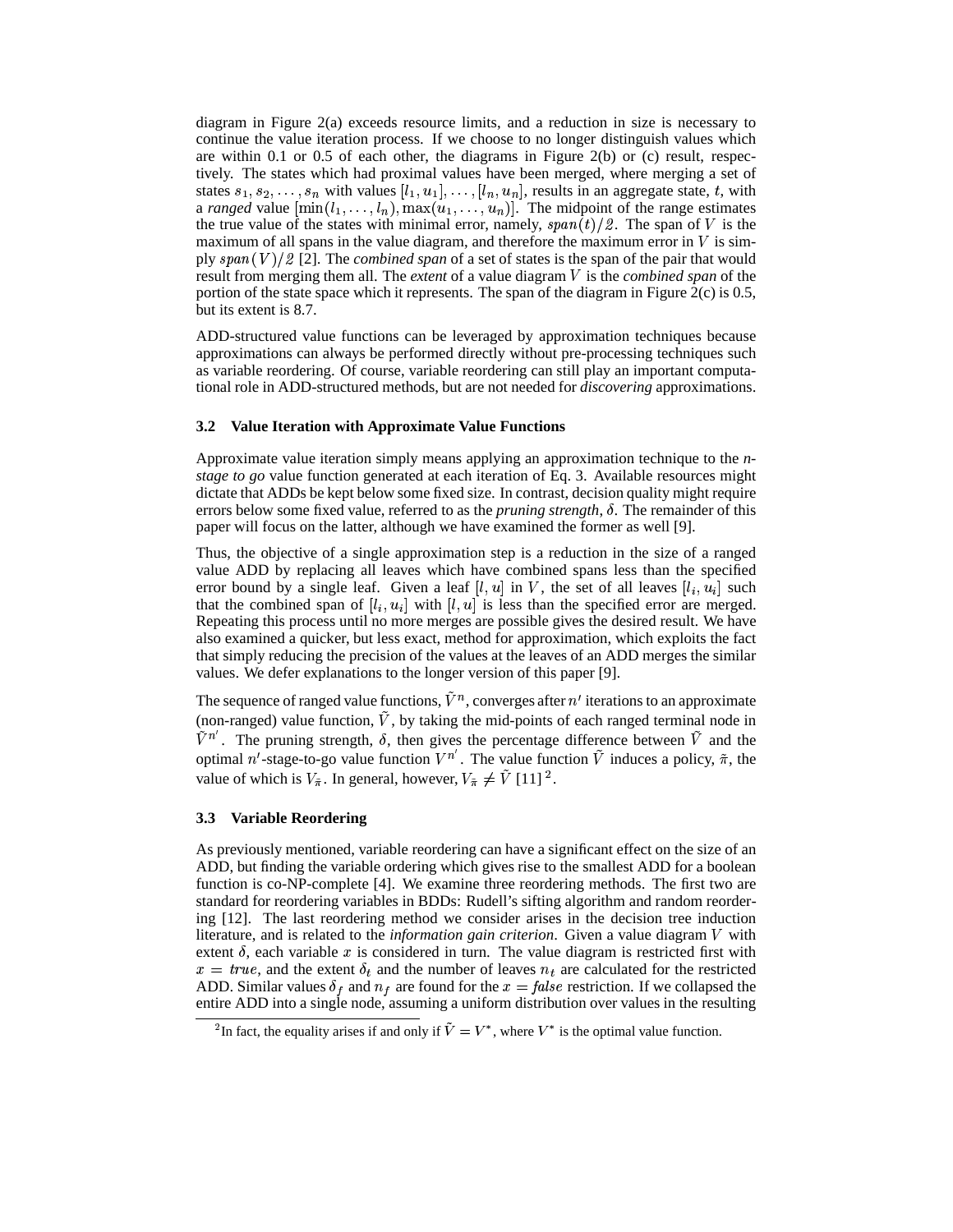range gives us the entropy for the entire ADD:

$$
E = \int p(v)log(p(v))dv = log(\delta), \qquad (4)
$$

and represents our degree of uncertainty about the values in the diagram. Splitting the values with the variable  $x$  results in two new value diagrams, for each of which the entropy is calculated. The gain in information (decrease in entropy) values are used to rank the variables, and the resulting order is applied to the diagram. This method will be referred to as the *minimum span method*.

## **4 Results**

The procedures described above were implemented using a modified version of the *CUDD* package [12] , a library of *C* routines which provides support for manipulation of ADDs.

Experimental results from this section were all obtained using one processor on a dualprocessor *Pentium II* PC running at 400Mhz with 0.5Gb of RAM. Our approximation methods were tested on various adaptations of a process planning problem taken from [7, 8]. $\frac{3}{7}$ 

## **4.1 Approximation**

All experiments in this section were performed on problem domains where the variable ordering was the one selected implicitly by the constructors of the domains.<sup>4</sup>

| Value       |                | time   | iter           | nodes | leaves         | $\scriptstyle\rm\mid V^*$<br>$V_{\tilde{\pi}}$ |
|-------------|----------------|--------|----------------|-------|----------------|------------------------------------------------|
| Function    | (% )           | (s)    |                | (int) |                | (%)                                            |
| Optimal     | $^{(1)}$       | 270.91 | 44             | 22170 | 527            | 0.0                                            |
|             |                | 562.35 | 44             | 17108 | 117            | 0.13                                           |
|             | $\overline{c}$ | 547.00 | 44             | 15960 | 77             | 0.14                                           |
|             | 3              | 112.7  | 15             | 15230 | 58             | 5.45                                           |
| Approximate | 4              | 68.53  | 12             | 14510 | 48             | 1.20                                           |
|             | 5              | 38.06  | 10             | 11208 | 38             | 2.48                                           |
|             | 10             | 6.24   | 6              | 3739  | 15             | 11.33                                          |
|             | 15             | 0.70   | 4              | 580   | 9              | 14.11                                          |
|             | 20             | 0.57   | 4              | 299   | 6              | 16.66                                          |
|             | 30             | 0.05   | $\overline{c}$ | 50    | 3              | 25.98                                          |
|             | 40             | 0.07   | $\overline{c}$ | 10    | $\overline{c}$ | 30.28                                          |
|             | 50             | 0.04   |                | 0     |                | 31.25                                          |

Table 1: Comparing optimal with approximate value iteration on a domain with 28 boolean variables.

In Table 1 we compare optimal value iteration using ADDs (*SPUDD* as presented in [8]) with approximate value iteration using different pruning strengths  $\delta$ . In order to avoid overly aggressive pruning in the early stage of the value iterations, we need to take into account the size of the value function at every iteration. Therefore, we use a sliding pruning strength specified as  $\delta \sum_{i=0}^{n} \beta^i extent(R)$  where R is the initial reward diagram,  $\beta$  is the discount factor introduced earlier and  $n$  is the iteration number.

We illustrate running time, value function size (internal nodes and leaf nodes), number of iterations, and the average sum of squared difference between the optimal value function,  $V^*$ , and the value of the approximate policy,  $V_{\tilde{\pi}}$ .

It is important to note that the pruning strength is an upper bound on the approximation error. That is, the optimal values are guaranteed to lie within the ranges of the approximate

<sup>&</sup>lt;sup>3</sup>See [9] for details.

<sup>&</sup>lt;sup>4</sup> Experiments showed that conclusions in this section are independent of variable order.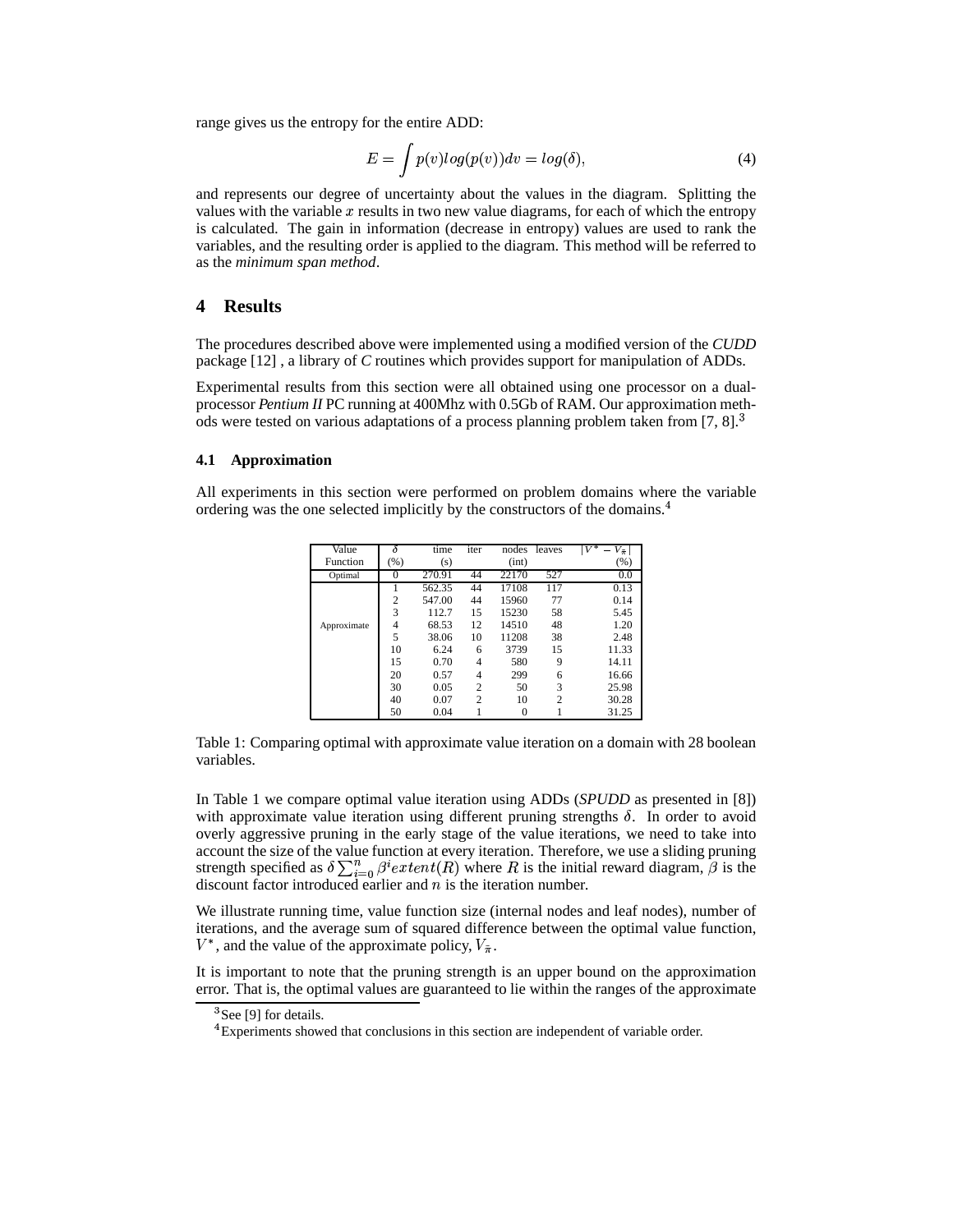ranged value function. However, as noted earlier, this bound does not hold for the value of an induced policy, as can be seen at  $3\%$  pruning in the last column of Table 1.

The effects of approximation on the performance of the value iteration algorithm are threefold. First, the approximation itself introduces an overhead which depends on the size of the value function being approximated. This effect can be seen in Table 1 at low pruning strengths  $(1 - 2\%)$ , where the running time is increased from that taken by optimal value iteration. Second, the ranges in the value function reduce the number of iterations needed to attain convergence, as can be seen in Table 1 for pruning strengths greater than  $2\%$ . However, for the lower pruning strengths, this effect is not observed. This can be explained by the fact that a small number of states with values much greater (or much lower) than that of the rest of the state space may never be approximated. Therefore, to converge, this portion of the state space requires the same number of iterations as in the optimal case  $5$ .

The third effect of approximation is to reduce the size of the value functions, thus reducing the per iteration computation time during value iteration. This effect is clearly seen at pruning strengths greater than  $2\%$ , where it overtakes the cost of approximation, and generates significant time and space savings. Speed ups of 2 and 4 fold are obtained for pruning strengths of  $3\%$  and  $4\%$  respectively. Furthermore, fewer than 60 leaf nodes represent the entire state space, while value errors in the policy do not exceed  $6\%$ . This confirms our initial hypothesis that many values within a given domain are very similar and thus, replacing such values with ranges drastically reduces the size of the resulting diagram without significantly affecting the quality of the resulting policy. Pruning above  $5\%$  has a larger error, and takes a very short time to converge. Pruning strengths of more than  $40\%$  generate policies which are close to trivial, where a single action is always taken.

#### **4.2 Variable reordering**



Figure 3: Sizes of final value diagrams plotted as a function of the problem domain size.

Results in the previous section were all generated using the "intuitive" variable ordering for the problem at hand. It is probable that such an ordering is close to optimal, but such orderings may not always be obvious, and the effects of a poor ordering on the resources required for policy generation can be extreme. Therefore, to characterize the reordering methods discussed in Section 3.3, we start with initially randomly shuffled orders and compare the sizes of the final value diagrams with those found using the intuitive order.

<sup>&</sup>lt;sup>5</sup>We are currently looking into alleviating this effect in order to increase convergence speed for low pruning strengths